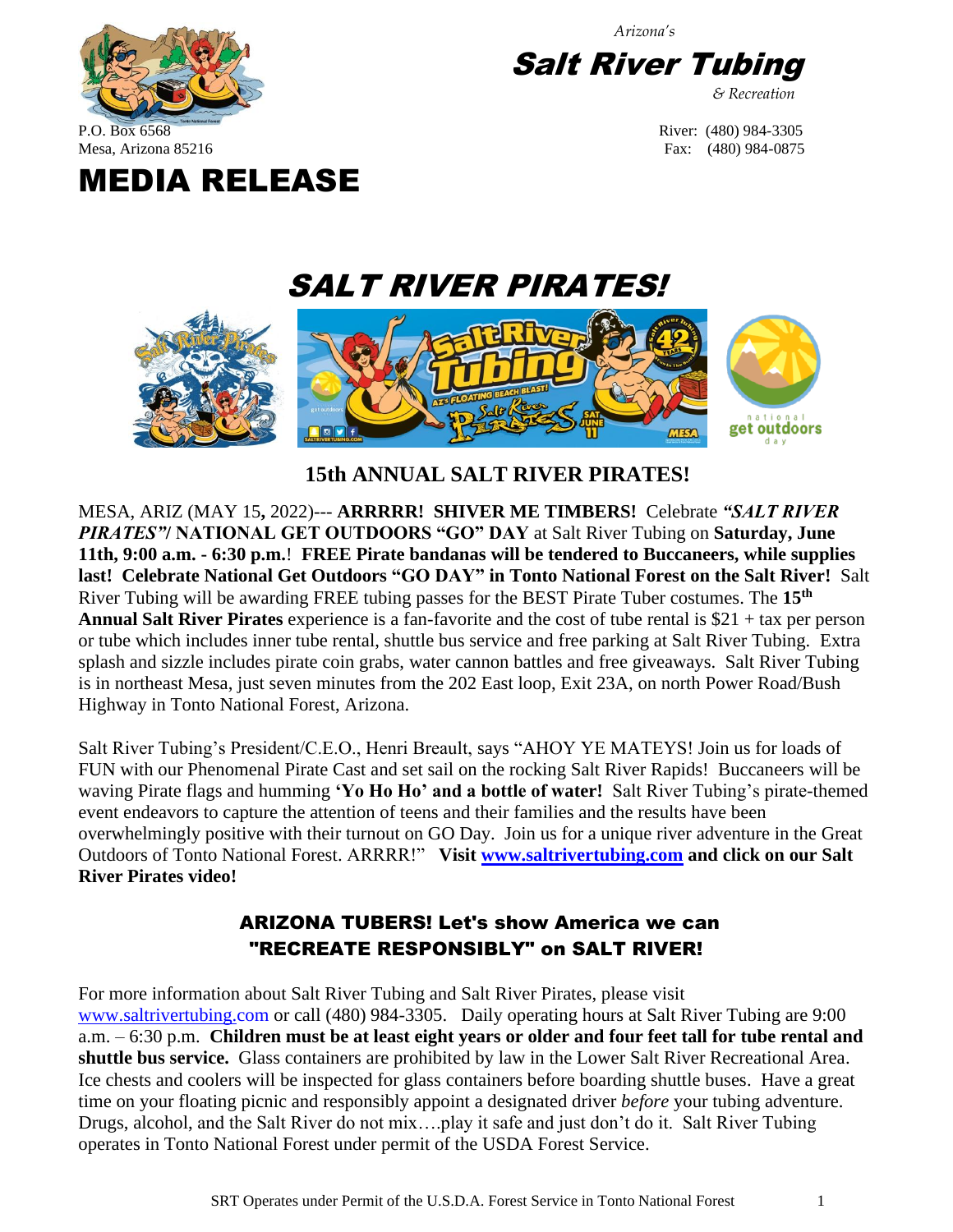*SALT RIVER TUBING & RECREATION, INC*. cannot guarantee that you will not be exposed to the Corona virus during your visit. The CDC advises that some people are more likely than others to become severely ill, and some people are at a higher risk of exposure to Covid-19. Guests should evaluate their own risk in determining whether to attend. People who show no symptoms can spread Covid-19 if they are infected, and any interaction with the general public poses an elevated risk of being exposed to Covid-19. By visiting Salt River Tubing & Recreation, Inc., you acknowledge and agree that you assume these inherent risks associated with attendance.

| <b>SALT RIVER PIRATES</b><br>NATIONAL GET OUTDOORS DAY! |                                                                                                                                                                                                                   |
|---------------------------------------------------------|-------------------------------------------------------------------------------------------------------------------------------------------------------------------------------------------------------------------|
| DATE:                                                   | <b>JUNE 11, 2022 -SATURDAY</b>                                                                                                                                                                                    |
| TIME:                                                   | $9:00$ A.M. $-6:30$ P.M.                                                                                                                                                                                          |
| <b>LOCATION:</b>                                        | <b>Salt River Tubing headquarters</b><br>Northeast Mesa on Power Road<br>7 Minutes from the 202 E on N. Power Rd<br><b>Tonto National Forest</b><br>Like Us, Follow Us, Float With Us!<br>www.saltrivertubing.com |

2022-Permission to reprint, publish or televise photographs granted by Salt River Tubing & Recreation, Inc. Photo release forms are signed and on file at SRTR. Higher resolution photos are available upon request.



## PIRATE CAST!